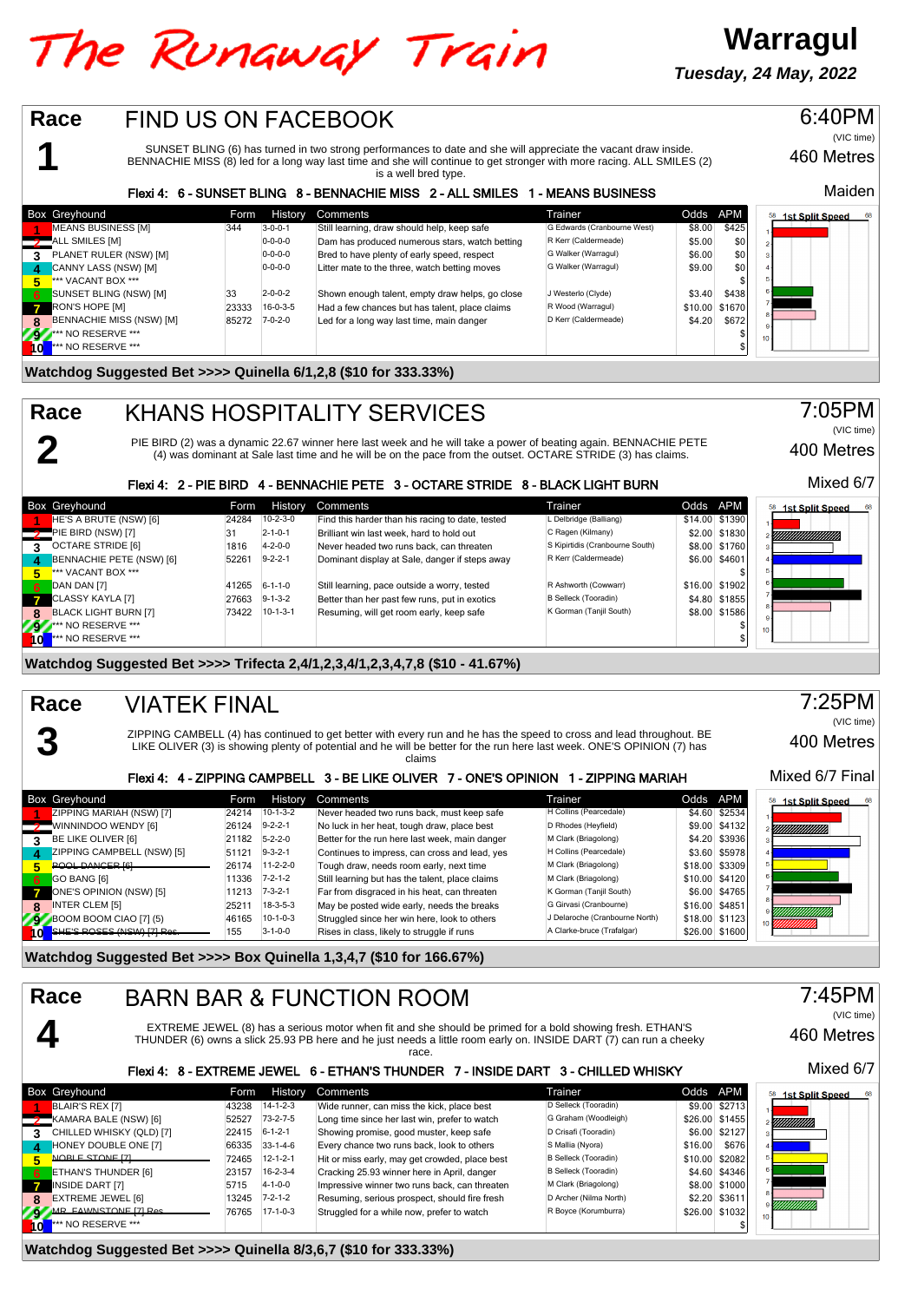# The Runaway Train

## **Warragul**

460 Metres

Grade 5 Heat

400 Metres

Mixed 4/5

8:25PM

(VIC time)

8:05PM

(VIC time)

**Tuesday, 24 May, 2022**

## HARD STYLE RICO AT STUD HT1

ZIPPING SCORCHER (6) was an electric 23.69 Bendigo winner two runs back and he'll appreciate the empty draw inside. ZIPPING ALBERT (2) returned to racing in style here last time and he will be even better for the run. LIKE AN ARROW (1) shows promise

#### Flexi 4: 6 - ZIPPING SCORCHER 2 - ZIPPING ALBERT 1 - LIKE AN ARROW 3 - GRACIE BALE

|                        | <b>Box Greyhound</b>       | Form     | History         | Comments                                          | Trainer                   | Odds APM        | <b>1st Split Speed</b><br>68 |
|------------------------|----------------------------|----------|-----------------|---------------------------------------------------|---------------------------|-----------------|------------------------------|
|                        | LIKE AN ARROW [5]          | 11F17    | $5 - 3 - 0 - 0$ | Serious prospect, good early burn, can threaten   | S Collins (Hazelwood)     | \$4.60 \$4610   |                              |
|                        | 'ZIPPING ALBERT (NSW) [5]  | 1257     | $18-9-2-0$      | Brilliant return to racing, danger if steps away  | K Pitt (Pearcedale)       | \$4.20 \$2156   | YMMMMMM                      |
|                        | GRACIE BALE (NSW) [5]      | 31617    | 35-8-14-4       | Powerful type, can find the rail early, keep safe | D Gibbons (Avalon)        | \$8.00 \$21748  |                              |
| $\boldsymbol{\Lambda}$ | FERGUSTA BALE (NSW) [5]    | 43535    | 74-8-10-18      | Steady since resuming, needs more time, tested    | M Delbridge (Balliang)    | \$21.00 \$3363  |                              |
|                        | *** VACANT BOX ***         |          |                 |                                                   |                           |                 |                              |
| -6                     | ZIPPING SCORCHER (NSW) [5] | 76315    | 30-15-3-5       | Electric 23.69 Bendigo winner, go close if steps  | L Delbridge (Balliang)    | \$2.60 \$17262  |                              |
| $\mathbf{z}$           | LILLICO NIKKI [5]          | $3223 -$ | 33-6-11-5       | Great effort to score last time, put in exotics   | D Rhodes (Heyfield)       | \$10.00 \$15661 |                              |
|                        | LIKE A LIBRARIAN [5]       | 64P54    | 55-13-5-6       | Steady since resuming, needs to show more         | F Vassallo (Eumemmerring) | \$26.00 \$2917  |                              |
|                        | *** NO RESERVE ***         |          |                 |                                                   |                           |                 | 10 <sub>1</sub>              |
|                        | *** NO RESERVE ***         |          |                 |                                                   |                           |                 |                              |

**Watchdog Suggested Bet >>>> Trifecta 2,6/1,2,3,6/1,2,3,6,7 (\$10 - 55.56%)**

### SENNACHIE AT STUD

**5**

**6**

**7**

**8**

**Race**

**Race**

LUCA'S JEBRYNAH (7) continues to beat quality line-ups and he should have enough pace to cross and lead throughout. ELMO ROSE (6) can show good early burn and he will keep the pressure on from the outset. RICKETY RICK (8) may be value

#### Flexi 4: 7 - LUCA'S JEBRYNAH 6 - ELMO ROSE 8 - RICKETY RICK 2 - ANITA SONIC LOVE

|              | <b>Box Greyhound</b>                   | Form  | <b>History</b>   | Comments                                        | Trainer                      | Odds APM        | 1st Split Speed<br>68 |
|--------------|----------------------------------------|-------|------------------|-------------------------------------------------|------------------------------|-----------------|-----------------------|
|              | JEZZA BENCE [5]                        | 75235 | 71-15-11-7       | Needs to lead, too much pressure out wide       | P Kelly (Longwarry North)    | \$14.00 \$15031 |                       |
|              | ANITA SONIC LOVE ISL                   | 11123 | $27-14-7-2$      | Placed in two of three here, must keep safe     | A Paraskevas (Pearcedale)    | \$6.00 \$6902   | YMMMMMMMMMMMM         |
| 3.           | HOT DIESEL [4]                         | 43454 | 57-9-8-10        | Hit or miss early, may find bother, next time   | D Plumridge (Wantirna South) | \$12.00 \$6432  |                       |
| 4            | RAG TIME ROVE [5]                      | 81158 | 50-8-11-5        | Yet to win here in 17 attempts, outclassed      | J Clay (Lang Lang)           | \$26.00 \$3209  |                       |
| 5.           | JOE'S ENTITY [4]                       | 17416 | $16 - 7 - 0 - 0$ | Explosive speedster, draw is a worry, place     | L Smith (Nambrok)            | \$4.60 \$6659   |                       |
| -6           | ELMO ROSE [4]                          | 35284 | 50-12-9-4        | Good early burn, quick PB here, main danger     | J Chignell (Rosedale)        | \$8.00 \$16149  |                       |
| $\mathbf{z}$ | LUCA'S JEBRYNAH [4]                    | 21121 | 35-14-8-6        | Continues to get the job done, hard to hold out | B Sykes (Upper Beaconsfield) | \$2.20 \$13289  |                       |
| 8            | <b>RICKETY RICK [5]</b>                | 15148 | $18-4-1-2$       | Strong type, can stay wide, threat at odds      | D Rhodes (Heyfield)          | \$10.00 \$6495  |                       |
|              | MY DILEMMA (NSW) ISI Res.              | 72144 | 54-9-7-4         | Find this harder than his recent racing, tested | R Wood (Warragul)            | \$26.00 \$2793  | UMMUMI                |
| l ol         | <b>I</b> <sup>***</sup> NO RESERVE *** |       |                  |                                                 |                              |                 |                       |

**Watchdog Suggested Bet >>>> Exacta 7/2,6,8 (\$10 for 333.33%)**

#### SHIMA SHINE AT STUD HT2 **Race**

RELEASE THE RAGE (7) has been enormous since moving to Victoria and he should be able to assume control as they head into the bend. SHEN BREE ROSE (2) was brilliant here three runs back and she can run a cheeky race at nice odds.

#### Flexi 4: 7 - RELEASE THE RAGE 2 - SHEN BREE ROSE 4 - JET LIKE RICO 5 - GOLD DRILLER

|              | <b>Box Greyhound</b>        | Form  | History          | Comments                                           | Trainer                  | Odds APM       |                | 1st Split Speed<br>68<br>58 |
|--------------|-----------------------------|-------|------------------|----------------------------------------------------|--------------------------|----------------|----------------|-----------------------------|
|              | <b>WEEONA JACK [5]</b>      | 32147 | $37-6-3-5$       | Good record here but this class may test, place    | S Whyte (Bunyip)         |                | \$16.00 \$9745 |                             |
|              | $\sim$ SHEN BREE ROSE [5]   | 51224 | $11-3-2-0$       | Brilliant effort three runs back, big danger       | M Clay (Lang Lang)       |                | \$12.00 \$3109 | <i>ЧШШШШ</i> Ь              |
| 3            | FABRONI BALE (NSW) [5]      | 61675 | 52-9-7-12        | Resuming, can unwind a big finish, place hope      | M Delbridge (Balliang)   |                | \$12.00 \$7059 |                             |
| $\mathbf{A}$ | JET LIKE RICO [5]           | 43334 | 32-9-5-5         | Quick PB here, can ping the lids, big threat       | T Tufo (Labertouche)     |                | \$4.60 \$7212  |                             |
| 5.           | GOLD DRILLER [5]            | 37212 | 54-15-12-11      | Impressive Traralgon winner, major player if steps | R Bean (Tinamba)         |                | \$4.80 \$8848  |                             |
| 6            | KENJI BALE (NSW) [5]        | 23752 | 48-9-9-5         | Needs to lead, too much pace in this, tested       | R Gibbons (Avalon)       |                | \$18,00 \$7949 |                             |
|              | RELEASE THE RAGE (NSW) [5]  | 12161 | 34-14-5-7        | Brilliant since moving to Vic, hard to hold out    | S White (Buln Buln East) |                | \$1.90 \$20808 |                             |
| 8            | <b>BASIL BRUSH ROSE [5]</b> | 32516 | $25 - 4 - 3 - 5$ | Well deserved Sale winner, this is harder          | J Chignell (Rosedale)    | \$26.00 \$7651 |                |                             |
|              | 9 MM NO RESERVE ***         |       |                  |                                                    |                          |                |                | 10 <sup>1</sup>             |
| $\mathbf{I}$ | $**$ NO RESERVE ***         |       |                  |                                                    |                          |                |                |                             |

**Watchdog Suggested Bet >>>> Trifecta 7/2,4,5/1,2,3,4,5 (\$10 - 83.33%)**

#### HOOKED ON SCOTCH AT STUD HT3 **Race**

FEROCIOUS RUST (1) is armed with breathtaking early speed and he should turn for home with a nice break. OLDRIK BALE (2) was smartly placed here two runs back and he will follow the red through early on. SMOKIN' ZAG (3) has solid claims

#### Flexi 4: 1 - FEROCIOUS RUST 2 - OLDRIK BALE 3 - SMOKIN' ZAG 6 - MASIKA

|           | Box Greyhound            | Form  | History          | Comments                                      | Trainer                    | Odds APM |                | 68<br><b>1st Split Speed</b> |
|-----------|--------------------------|-------|------------------|-----------------------------------------------|----------------------------|----------|----------------|------------------------------|
|           | FEROCIOUS RUST (NSW) [5] | 12142 | $22 - 8 - 5 - 1$ | Scorching early speed, getting stronger, yes  | L Delbridge (Balliang)     |          | \$2.40 \$12401 |                              |
|           | OLDRIK BALE (NSW) [5]    | 26335 | $24 - 6 - 4 - 4$ | Good muster, can follow the red early, danger | M Delbridge (Balliang)     |          | \$6.00 \$9206  | YMMMMMMM                     |
|           | SMOKIN' ZAG [5]          | 32122 | 32-10-6-7        | Ultra consistent, settles on the pace, threat | B Stockdale (Fulham)       |          | \$4.20 \$11459 |                              |
| 4.        | ODA MAY [5]              | 88562 | 44-4-5-10        | Runs into a couple of handy ones, outclassed  | S Whyte (Bunyip)           |          | \$21.00 \$2759 |                              |
| 5.        | <b>ASTON JIVE I51</b>    | 42676 | $25 - 5 - 5 - 3$ | Drawn to find early bother, look to others    | S Mallia (Nyora)           |          | \$16.00 \$4960 |                              |
| 6         | MASIKA (NSW) [5]         | 52618 | $30-9-5-2$       | Fresh, powerful type when fit, keep safe      | G Selkrig (Devon Meadows)  |          | \$7.50 \$4846  |                              |
|           | SECOND PICK [5]          | 72326 | 34-6-9-5         | Can show early pace, goes well here, place    | R Jarvis (Hazelwood South) |          | \$8.00 \$4517  |                              |
|           | SEEBOHM BALE (NSW) [5]   | 23317 | $13 - 3 - 2 - 3$ | Talented but prefer drawn inside, place best  | R Gibbons (Avalon)         |          | \$12.00 \$5109 |                              |
| <b>AV</b> | NO RESERVE ***           |       |                  |                                               |                            |          |                | 10 <sub>10</sub>             |
|           | *** NO RESERVE ***       |       |                  |                                               |                            |          |                |                              |

**Watchdog Suggested Bet >>>> Trifecta 1,2/1,2,3,6/1,2,3,6,7,8 (\$10 - 41.67%)**

8:44PM (VIC time)

460 Metres

Grade 5 Heat



460 Metres

Grade 5 Heat

9:08PM

(VIC time)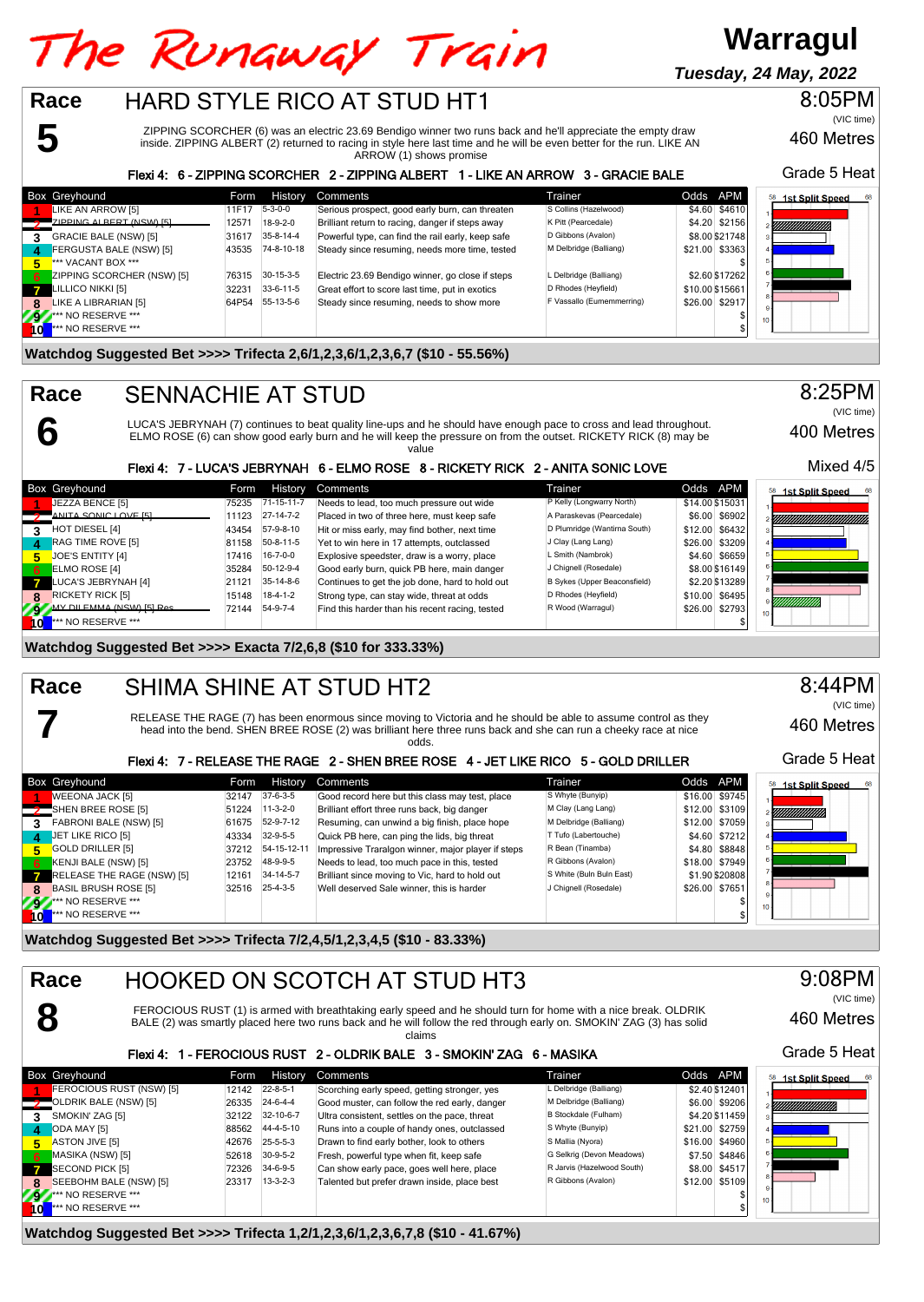#### The Runaway Train **Warragul Tuesday, 24 May, 2022**BLUE STREAM PICTURES (1-3 W) (275+RANK) **Race** 9:28PM

BLACK EYED PEAS (1) has continued to improve with each run and she is drawn to make every post a winner. TRIPLE CROSS (4) powered to the line in her handy 19.91 Traralgon win and she just needs a little room early on. SIMON ROSE (5) has claims

Flexi 4: 1 - BLACK EYED PEAS 4 - TRIPLE CROSS 5 - SIMON ROSE 7 - LAQUITA STAR

|              | <b>Box Greyhound</b>          | Form  | History          | Comments                                       | Trainer                        | Odds APM |                | 1st Split Speed<br>68 |
|--------------|-------------------------------|-------|------------------|------------------------------------------------|--------------------------------|----------|----------------|-----------------------|
|              | BLACK EYED PEAS [6]           | 14138 | $7 - 2 - 0 - 1$  | Drawn to be on the pace throughout, go close   | J Delaroche (Cranbourne North) |          | \$3.60 \$3295  |                       |
|              | INTER ANGELA [7]              | 17422 | $11-1-3-5$       | Rises in class, has early speed, place claims  | J Interligi (Dandenong North)  |          | \$10.00 \$2298 |                       |
|              | DUNDEE IDOL [6]               | 32624 | $33 - 2 - 7 - 9$ | Better suited to straight track racing, tested | K Buxton (Clyde)               |          | \$14.00 \$2315 |                       |
| Δ            | <b>TRIPLE CROSS [6]</b>       | 14561 | $6 - 2 - 0 - 0$  | Strong effort to score at Traralgon, danger    | R Ferris (Tyabb)               |          | \$4.20 \$2571  |                       |
| Б,           | SIMON ROSE [5]                | 57541 | $19-3-5-2$       | Back in form, gets a cart across, threat       | S Chignell (Rosedale)          |          | \$4.60 \$6679  |                       |
| - 6          | STYLE KEY (NSW) [7]           | 21576 | $5 - 1 - 1 - 0$  | Well beaten in her three Vic runs, tough ask   | L Delbridge (Balliang)         |          | \$16.00 \$1232 |                       |
| $\mathbf{z}$ | LAQUITA STAR [5]              | 43166 | $18-3-3-4$       | Better than her past two, must keep safe       | G Campbell (Drouin South)      |          | \$7.50 \$2633  |                       |
| 8            | ROONEY [5]                    | 13631 | $22 - 3 - 2 - 5$ | Can show early speed at times, put in exotics  | R Kerr (Caldermeade)           |          | \$8.00 \$3498  |                       |
|              | THUNDER PIE [7] Res.          | 61884 | $10-1-1-2$       | Steady maiden winner here, needs it easier     | R Kerr (Caldermeade)           |          | \$12.00 \$1544 | ,,,,,,,,,,,,,,,,,,    |
|              | <sup>***</sup> NO RESERVE *** |       |                  |                                                |                                |          |                |                       |

#### **Watchdog Suggested Bet >>>> Quinella 1/4,5,7 (\$10 for 333.33%)**

### TAB - LONG MAY WE PLAY (1-3 W) (275+)

ELITE BULLET (1) is far better than his past few runs and he is drawn to make every post a winner. SWEATY HAND (2) has continued to improve with each run and he will follow the red through early. RAZZLE ANN (8) has solid claims

Flexi 4: 1 - ELITE BULLET 2 - SWEATY HAND 8 - RAZZLE ANN 7 - LADY WENDY HOOK

|     | <b>Box Greyhound</b>  | Form  | <b>History</b>   | Comments                                         | Trainer                        | Odds APM |                | 58<br><b>1st Split Speed</b> |
|-----|-----------------------|-------|------------------|--------------------------------------------------|--------------------------------|----------|----------------|------------------------------|
|     | ELITE BULLET [6]      | 37676 | $12 - 2 - 1 - 2$ | Drops in class, drawn to lead, hard to reel in   | M Delbridge (Balliang)         |          | \$2.40 \$3356  |                              |
|     | SWEATY HAND [7]       | 65321 | $6 - 1 - 1 - 1$  | Improving type, can follow the red early, danger | G Orr (Newborough)             |          | \$4.60 \$1416  | YMMMMMM                      |
|     | RUBY RUNNER [6]       | 47761 | $14 - 2 - 0 - 0$ | Back in form but this is harder, place best      | J Holden (Longford)            |          | \$10.00 \$1808 |                              |
|     | BOOM BOOM CIAO [7]    | 46165 | $10-1-0-3$       | Tough draw but is a capable type, place claims   | J Delaroche (Cranbourne North) |          | \$9.00 \$1123  |                              |
| 5   | FRAY'S COURAGE [5]    | 83447 | 34-3-6-5         | Resuming, likely to need a run or two, tested    | N Mcdonald (Pearcedale)        | \$16.00  | \$850          |                              |
| - 6 | URUNGA BALE (NSW) [5] | 34226 | $34 - 3 - 5 - 4$ | Likely to get crowded early on, look to others   | K Buxton (Clyde)               |          | \$18.00 \$2630 |                              |
|     | LADY WENDY HOOK [7]   | 33682 | $20 - 1 - 2 - 6$ | Keen railer but has the pace to cross, keep safe | C Galea (Hazelwood North)      |          | \$7.50 \$2454  |                              |
| 8   | RAZZLE ANN [5]        | 41656 | $24 - 3 - 3 - 4$ | Better than her past few runs, can threaten      | S Hanning (Newborough)         |          | \$6.00 \$3212  |                              |
|     | THUNDER PIE [7] (4)   | 61884 | $10-1-1-2$       | Steady maiden winner, this is harder, next time  | R Kerr (Caldermeade)           |          | \$12.00 \$1544 | <i>ummummu</i>               |
|     | *** NO RESERVE ***    |       |                  |                                                  |                                |          |                |                              |

**Watchdog Suggested Bet >>>> Win 1**

**11 Race**

**9**

**10**

**Race**

#### PAUA KENNELS

YEVA BALE (3) has been racing well in stronger company of late and she has the speed to lead throughout. FISH TOG GIBLET (2) showed a return to form at Horsham and he just needs a little room early on. MY MATE DAMIEN (7) has claims

#### Flexi 4: 3 - YEVA BALE 2 - FISH TOG GIBLET 7 - MY MATE DAMIEN 8 - COUNT ME IN

|              | <b>Box Greyhound</b>          | <b>Form</b> | History          | Comments                                     | Trainer                    | Odds APM         |                | <b>1st Split Speed</b><br>58 |
|--------------|-------------------------------|-------------|------------------|----------------------------------------------|----------------------------|------------------|----------------|------------------------------|
|              | NEXT TEARDROP [5]             | 54132       | 51-5-14-6        | Better suited to a wider draw, place best    | P Derubeis (Cape Woolamai) | $$12.00$ $$6521$ |                |                              |
|              | <b>7</b> FISH TOG GIBLET [5]  | 43442       | 29-5-4-4         | Showed a return to form at Horsham, danger   | D Gibbons (Avalon)         |                  | \$4.60 \$3784  | YMMMMMMMM                    |
| 3            | YEVA BALE (NSW) [5]           | 67127       | $23 - 5 - 6 - 3$ | Drops in class, can cross and lead, go close | M Delbridge (Balliang)     |                  | \$3.40 \$8187  |                              |
| $\mathbf{A}$ | READY FOR SEA (NSW) [5]       | 42426       | $38 - 7 - 7 - 1$ | Tough draw, can move wide, next time         | P Larkin (Drouin)          |                  | \$14.00 \$4309 |                              |
|              | <b>ASTON MARLEY [5]</b>       | 55314       | 42-6-5-9         | Draw helped in her latest win, prefer others | H Collins (Pearcedale)     |                  | \$6.00 \$5875  |                              |
| 6            | <b>EDUCATE (NSW) [5]</b>      | 41157       | $21 - 9 - 3 - 1$ | Never headed three runs back, put in exotics | K Gorman (Tanjil South)    |                  | \$9.00 \$4116  |                              |
|              | MY MATE DAMIEN [5]            | 74146       | $18-4-4-0$       | Hit or miss early but has the engine, threat | C Ragen (Kilmany)          |                  | \$4.80 \$3116  |                              |
| 8            | COUNT ME IN (NSW) [5]         | 53356       | 80-10-13-17      | Struggles here but has the talent, keep safe | P Kelly (Longwarry North)  |                  | \$12.00 \$1930 |                              |
| 797          | MY DILEMMA (NSW) [5] (7)      | 72144       | 54-9-7-4         | Likely to find this class beyond him, tested | R Wood (Warragul)          |                  | \$26.00 \$2793 | ,,,,,,,,,,,,,,               |
| 10           | <sup>***</sup> NO RESERVE *** |             |                  |                                              |                            |                  |                |                              |

**Watchdog Suggested Bet >>>> Win 3**



**7** GREYSYND SPECTRE [4] 21415 68-12-12-11 Likely to find this class beyond him, next time J Belsham (Longwarry) \$51.00 \$6442<br> **72319 12312 1246-24-9-5** Former superstar, still capable, keep safe L Smith (Nambrok) \$3.40 \$9

**9** \*\*\* NO RESERVE \*\*\* \$ **10**  $\overline{10}$  \*\*\* NO RESERVE \*\*\* \$

**Watchdog Suggested Bet >>>> Exacta 2,4/2,3,4,8 (\$10 for 166.67%)**

**8** FERNANDO BLUEY [1] 12312 46-24-9-5 Former superstar, still capable, keep safe  $\star$  NO RESERVE \*\*\*



400 Metres

Restricted Win

9:51PM

(VIC time)

400 Metres

(VIC time)

Restricted Win

### 10:10PM

400 Metres

Grade 5

(VIC time)